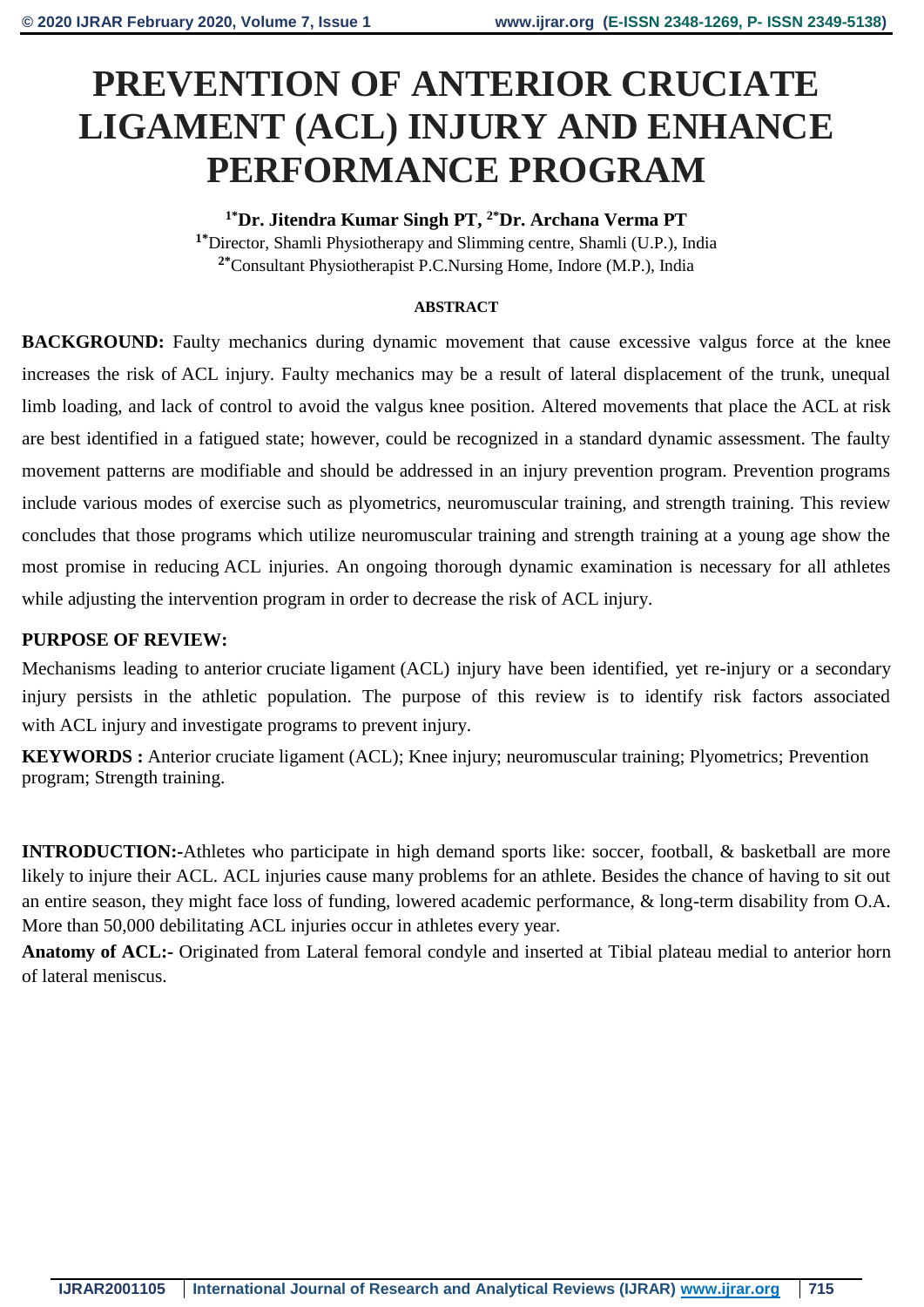

#### **Functions of ACL:-**

- 1. Primary restraints to anterior tibial displacement: Accounting for 85% of the resistance to anterior drawer test, when the knee is at 90° of flexion & neutral rotation.
- 2. Secondary restraints to tibial rotation  $\&$  varus: valgus angulation at full extension.
- 3. Proprioceptive function: presence of mechanoreceptors in the ligaments.

#### **Mechanism of injury:-**

- 1. Contact injuries v/s Non-contact injuries
- 2. ~80% Non-contact injuries.
- $3. \sim 20\%$  Contact injuries.
- 4. Non-contact injury usually with landing, rapidly stopping, cutting, or change in direction.
- ~Altered biomechanics & neuromuscular patterns.
- 5. Female athlete have 3.5x risk of non-contact injury as compared to males.

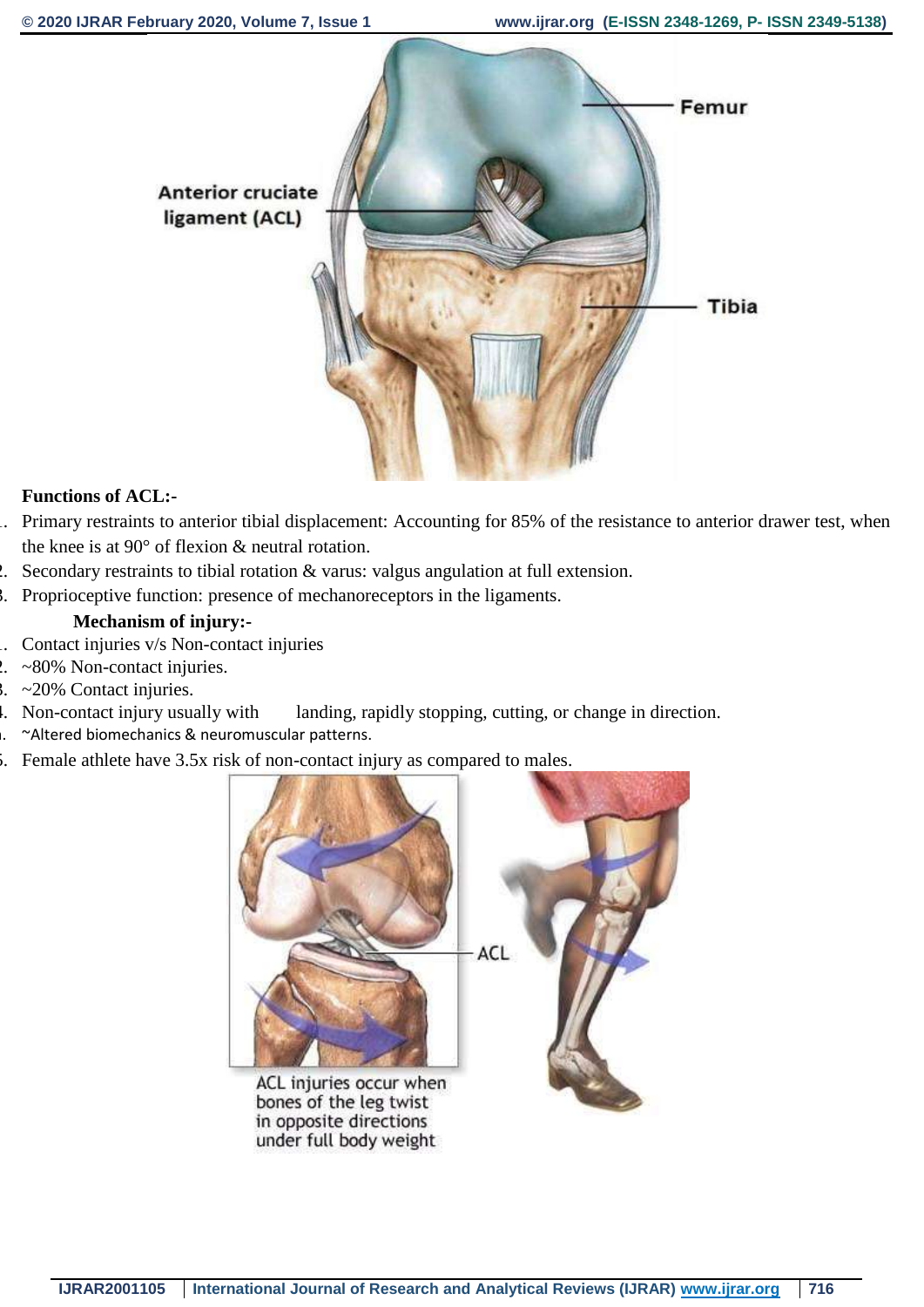

#### **Biomechanics of ACL injury:-**

- . External loads of valgus & external rotation do not load the ACL b/w  $10^{\circ}$ -30° flexion.
- 2. Quadriceps activation can load the ACL  $b/w 10^{\circ}$ -30° flexion, this is increased if no hamstring activation.
- 3. Strong quadriceps activation during eccentric contraction a major factor in injury to ACL.
- 4. Neuromuscular factors appear to be the most important reason for the differing ACL injury rates b/w males & females.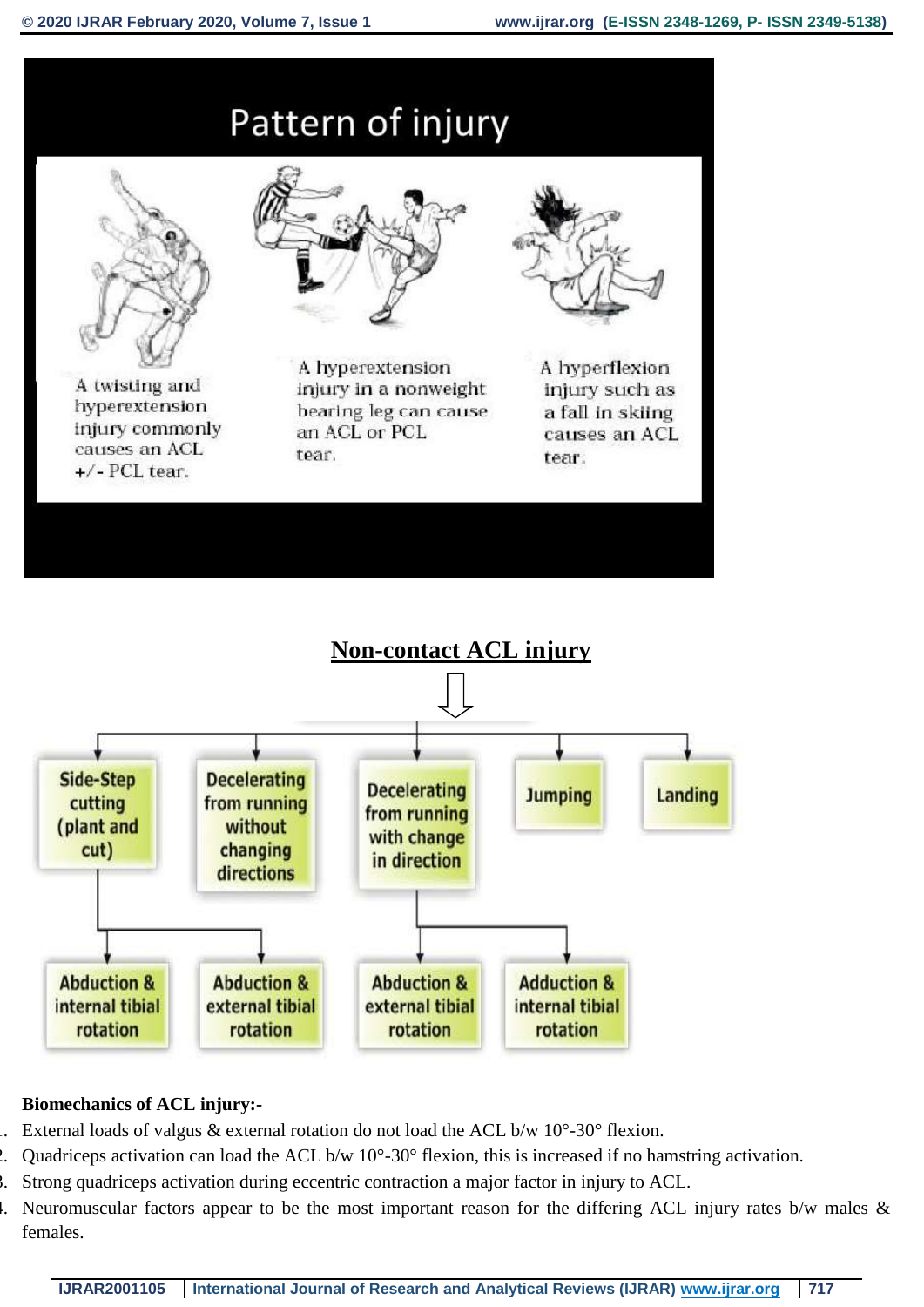#### **Clinical presentations:-**

When injury occur, there is "popping" noise  $\&$  feel of knee out. Other typical symptoms include:-

- 1. Pain with swelling.
- 2. Loss of full ROM.
- 3. Tenderness along the joint line.
- 4. Discomfort while walking.

### **Risk factors:-**

- A. Intrinsic factors:
- . Anatomical.
- 2. Physiological.
- 3. Biomechanical.
- B. Extrinsic factors:
- 1. Environmental.
- 2. Clothing.
- 3. Appliances.

### **Phases of Prevention Program:-**

A. Should be performed at least 2-3 times per week during the season  $\&$  includes:

- 1) Warm Up.
- Warming up & cooling down are a crucial part of a training program.
- The purpose of the warm-up section is to allow the athlete to prepare for activity.
- By warming up muscles first, their will be great reduction in injury.

### **STRAIGHT LEG MARCH** 20 seconds

Walk with both legs straight. Alternate bringing up each leg as high as possible without jeopardizing form (no bent knees) or leaning backward. The entire body should remain tall and facing forward.

### **HAND WALK** 20 seconds

Bend at the waist and place the palm of the hands on the ground. Keeping the legs & back straight, walk using hands and feet. Try to keep the legs shoulder-width apart.

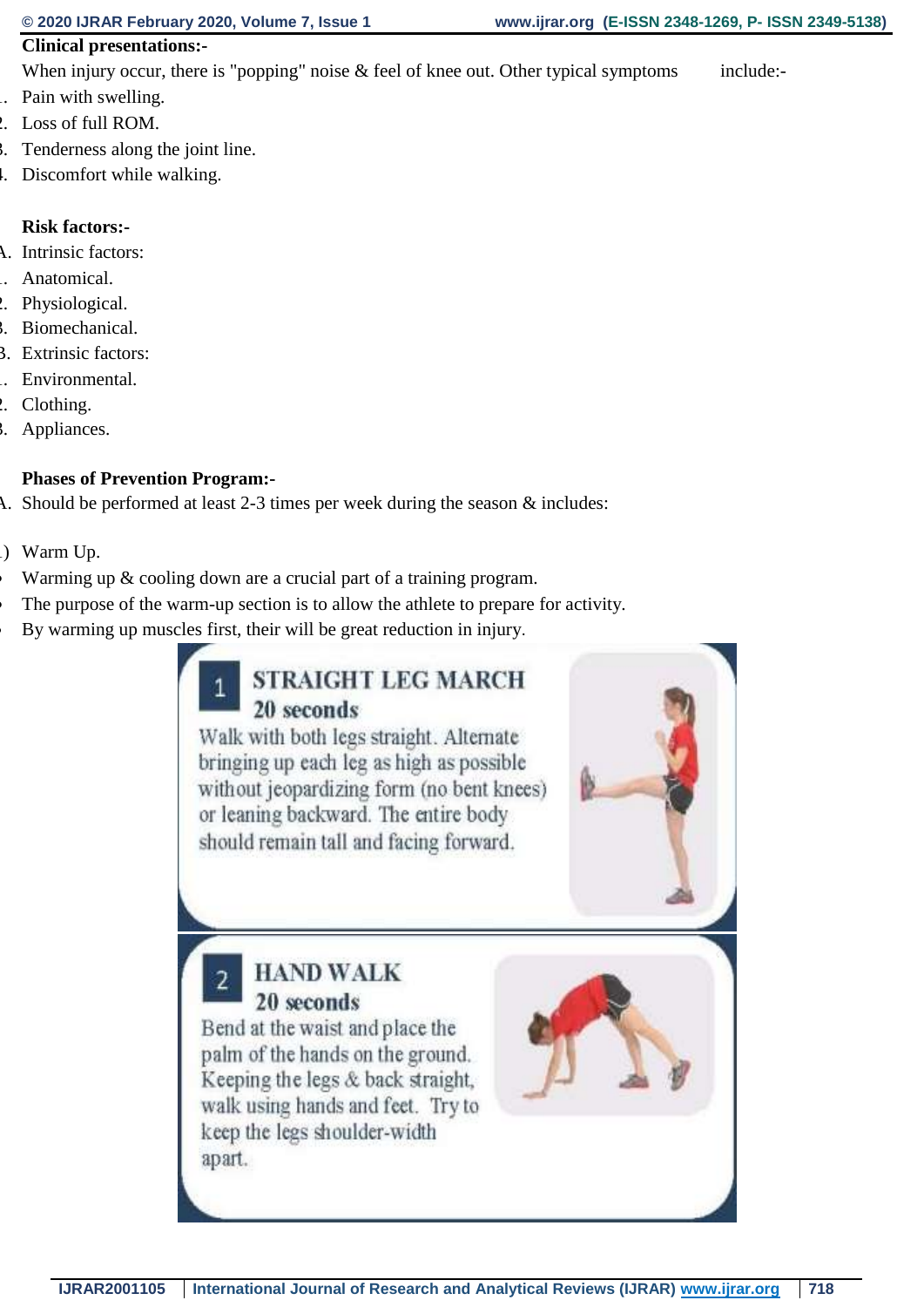

Walking forward, lift one leg in front of the body, bending at the knee. Rotate the knee outward and the foot inward. Hold the foot with both hands, standing on one leg. Hold for 3 sec. and repeat on other leg.





Pretend that there is an obstacle beside you. Facing forward and keeping shoulders and hips square, rotate one leg out at the hip then bring the leg up and over the obstacle placing it back on the ground. Repeat with other leg.



- 2) Plyometrics.
- These exercises are explosive & help to build, power, strength & speed.
- The most important element is to performance good technique is the landing. It must be soft!
- For eg. when you Land from a jump, you want to softly accept your weight on the balls of your feet slowly rolling back to the heel with a bent knee & a straight hip.
- These exercises are basic, however, it is critical to perform them correctly.
- Time taking to ensure safe & correct completion of these exercises.

**TUCK JUMP** 30 seconds

Start in an upright neutral stance and jump to tuck the knees simultaneously to chest and repeat. Mistakes to correct: bringing chest to knees with head down, double bouncing between jumps, landing loudly or with straight legs.

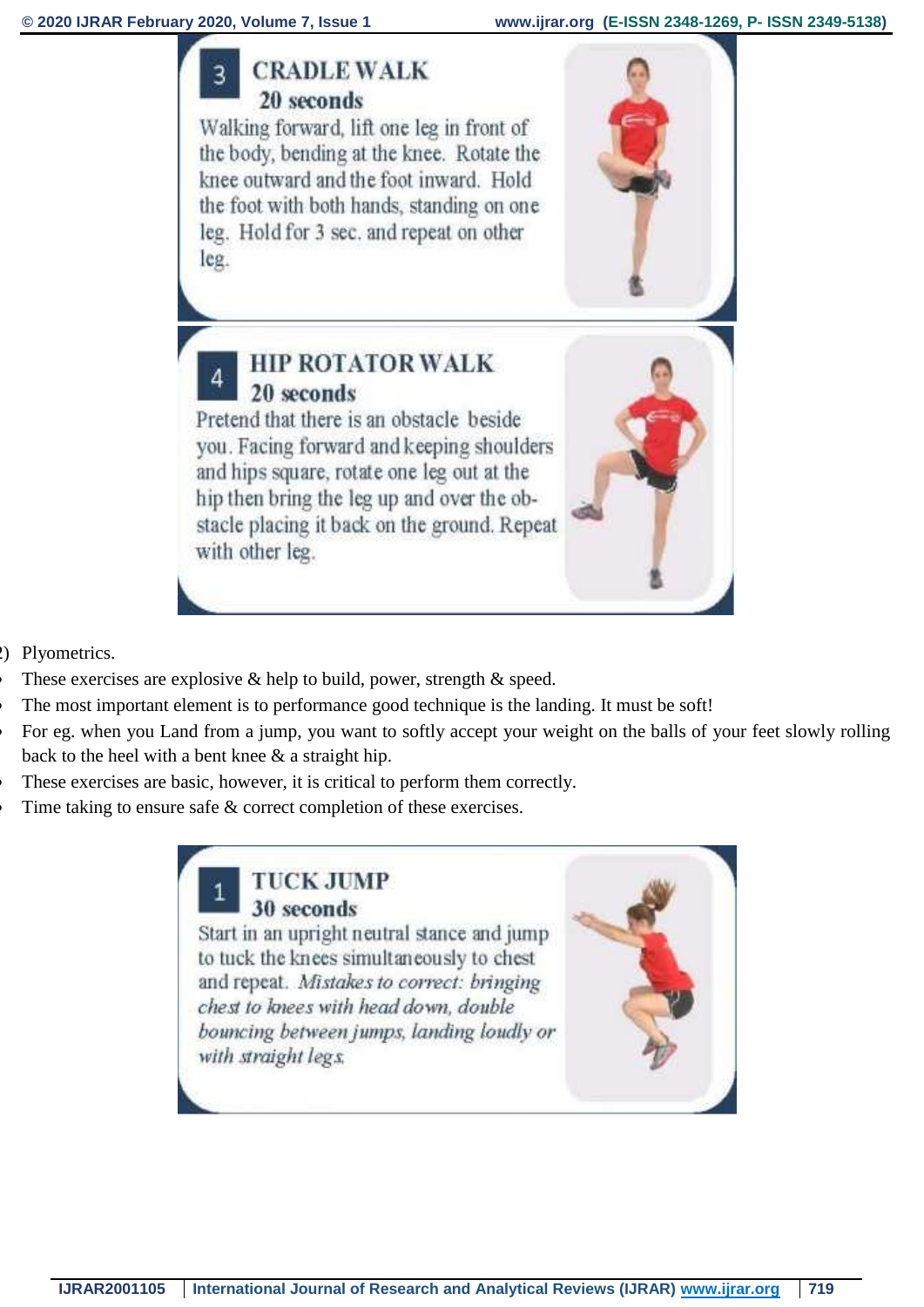

3

### **SOUAT JUMP** 30 seconds

Begin in squat position with chest/head up and back straight. Reach hands to the outside of heels, then jump up reaching as high as possible. Return to squat position and repeat. Mistakes to correct: knees over toes, lonees going inward...



### **180 DEGREE JUMP** 30 seconds

Starting from an upright neutral stance, jump straight up into the air and make a 180-degree turn before landing. Reverse direction and repeat. Mistakes to correct: over-rotating, body not turning as a unit, loud, straight leg landing, and jumping in the same direction.



### **SCISSOR JUMP** 30 seconds

Start in a deep lunge position with front knee directly over ankle. Alternate legs by pushing off the front leg and landing with opposite leg bent in front. Mistakes to correct: landing with wobbly lonees or lonee past toe, switching legs without power or height and landing straight-legged...



### **BARRIER HOP SIDE/SIDE** 15 seconds/leg

Using a 6-8" barrier, perform a single leg hop side to side over the barrier. Start with a double leg jump if the single leg hop is too difficult. Mistakes to correct: landing with stiff, straight knees or wobbly knees and ankles.



3) Strengthening.

 Having adequate strength in hips & thighs is key to providing support for knees & preventing ACL injuries. It includes: Squatting, Lunges, Core strength training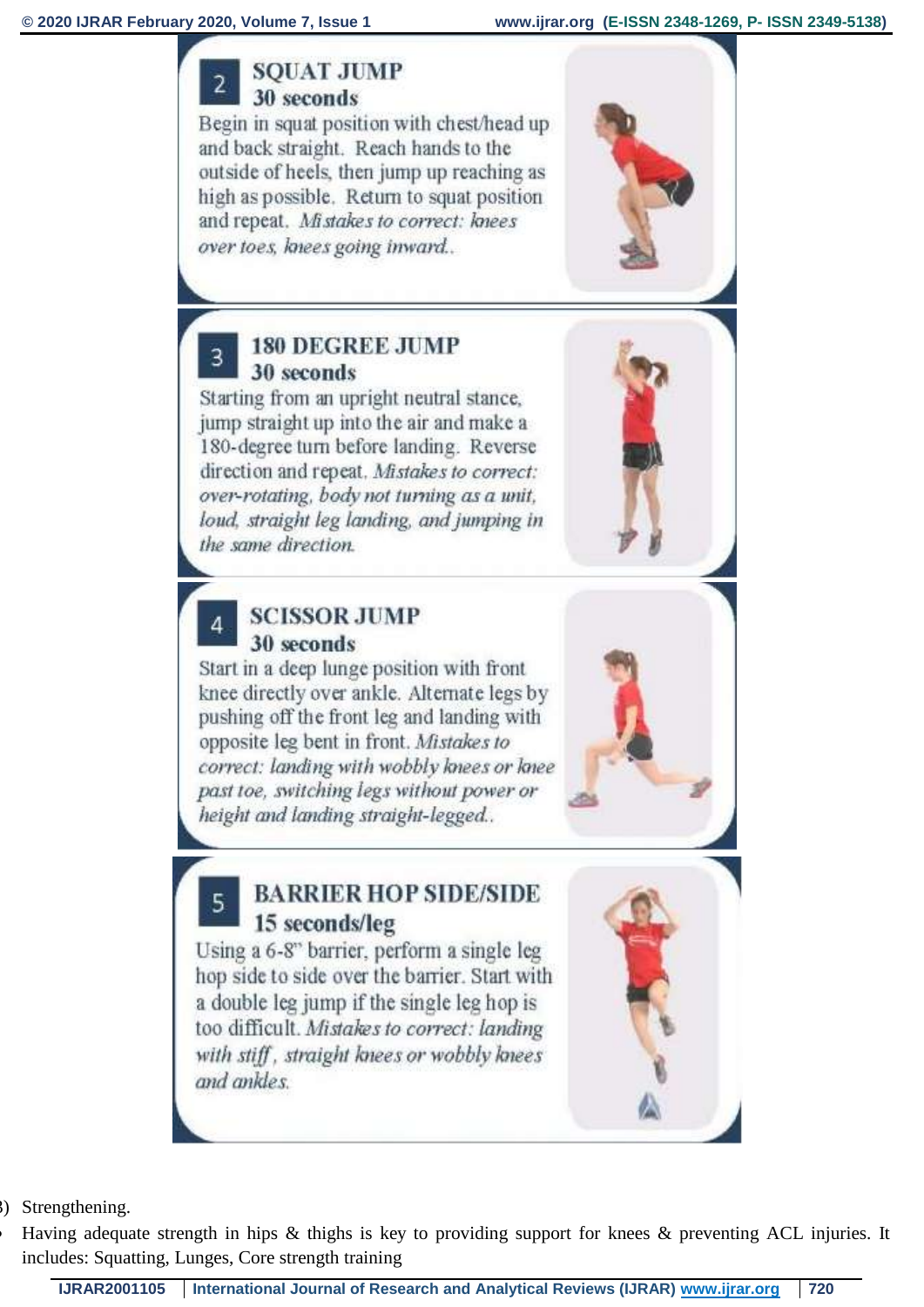

### **STEAMBOATS** 30 seconds/leg

Place band around ankles. Begin with feet shoulder width apart. Slightly bend one knee so the foot is off the ground. Balancing on one leg, begin kicking the bent leg forward and backward at the hip. Be sure to keep upper body still, not swaying back and forth. Body control is key.



#### **LATERAL STEP**  $\overline{z}$ 30 seconds/direction

Place band around ankles. Start with feet shoulder width apart and step out to the side approx. 10 to 12". Slowly and under control, follow with the other foot to return to the initial position. Repeat for the allotted amount of time, then switch direction so other leg leads.



# 3

### **SUPINE HAM BRIDGE** 30 seconds/leg

Lie flat on back, bend one knee and place heel close to the gluts. Extend other leg straight up in the air. Push with the heel to lift gluts off the



ground and the extended leg higher in the air. Keep abs tight and upper back on ground. Repeat for the allotted amount of time, then switch legs.

### **AB CRUNCH** 60 seconds

Lie on back with knees bent and feet flat on the floor. Raise upper body off the ground until shoulders are no longer touching the ground.



Hold for 3 seconds and return to start. Repeat for the allotted amount of time. Hands can be placed behind head or across the chest as long as the neck remains neutral and relaxed.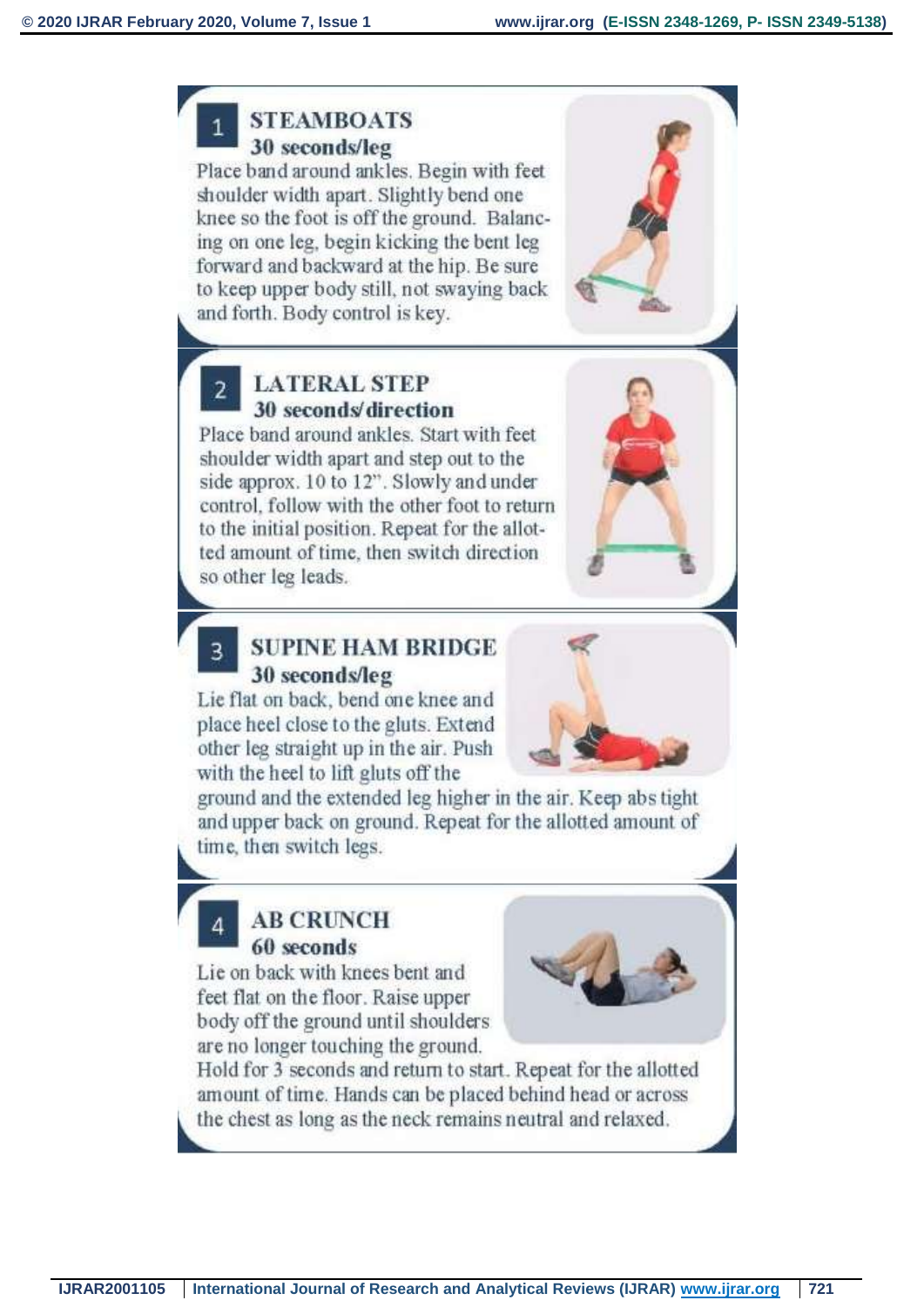

Lie facedown placing elbows under shoulders and forearms on the ground. Place legs hip-distance apart and curl the toes under. Lift



the body up onto elbows and toes. Maintain a neutral position with back flat and neck straight. Hold the position for the allotted amount of time.

- 4) Flexibility/Stretching.
- Being flexible enough to move freely can help to maintain ideal form.
- Never stretch a "cold muscle".
- By doing these stretching outlined here, it helps to:
- improve & maintain your range of motion,
- reduce stiffness in your joints,
- reduce post-exercise soreness,
- reduce the risk of injury &
- improve overall mobility & performance.
- Don't bounce or jerk during stretch. Gently stretch to a point of tension & hold.
- Hold the stretch for 30 seconds.



While seated, extend left leg fully and bend right leg placing the inside of the foot along the left calf. Keeping the back straight, bring the



chest toward the knee. Reach with both hands toward the toes.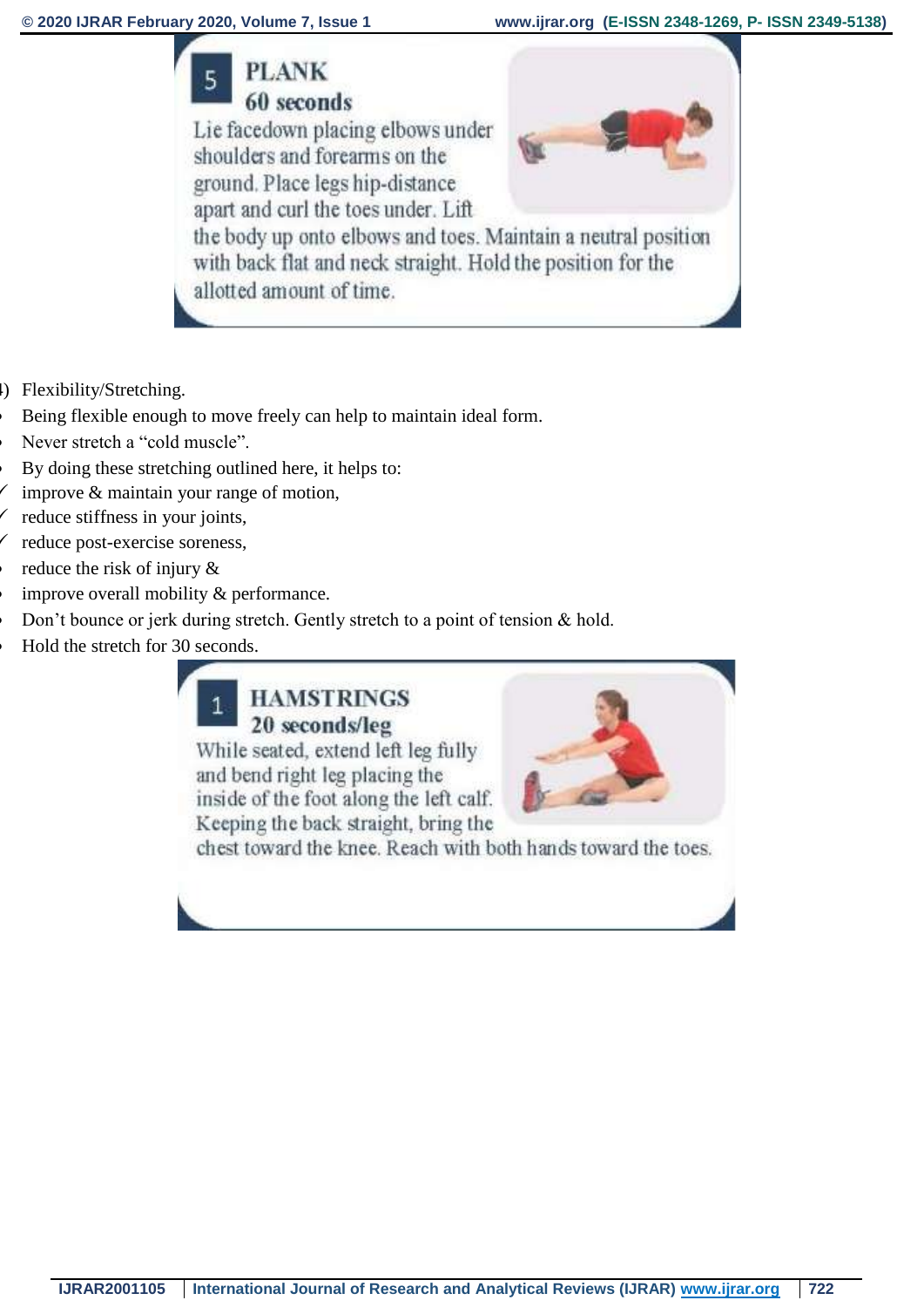

### **HIP FLEXOR** 20 seconds/leg

Stand with feet in a lunge position with the front knee slightly bent. Push up on the rear toe. Press the hips forward while tightening the gluts until a stretch is felt in the front of the hip. The upper torso should remain upright and centered directly over the hips.



### **QUADRICEPS** 20 seconds/leg

While standing, grab the foot or ankle and lift it up behind the body. Press the foot into the hand while pressing the hips slightly forward. The lower leg and foot should be directly behind the upper leg with no twisting inward or outward. The foot should not rest on the gluts.



### **CALF** 20 seconds/leg

Stand in a long lunge position with the front knee bent. Make sure the front knee does not extend past the ankle. Place hands on front of



thigh, press forward and keep the back leg straight. Press the rear heel down.

- 5) Agility Drills.
- Run to a line or cone, plant your outside foot without letting your knee collapse inward to change direction.
- Move in patterns that take you front to back, side to side & diagonally.
- Start by running slowly so you can concentrate on good position.
- Pick up the pace & maintain good technique.
- Remember: HIPS over KNEES over ANKLES!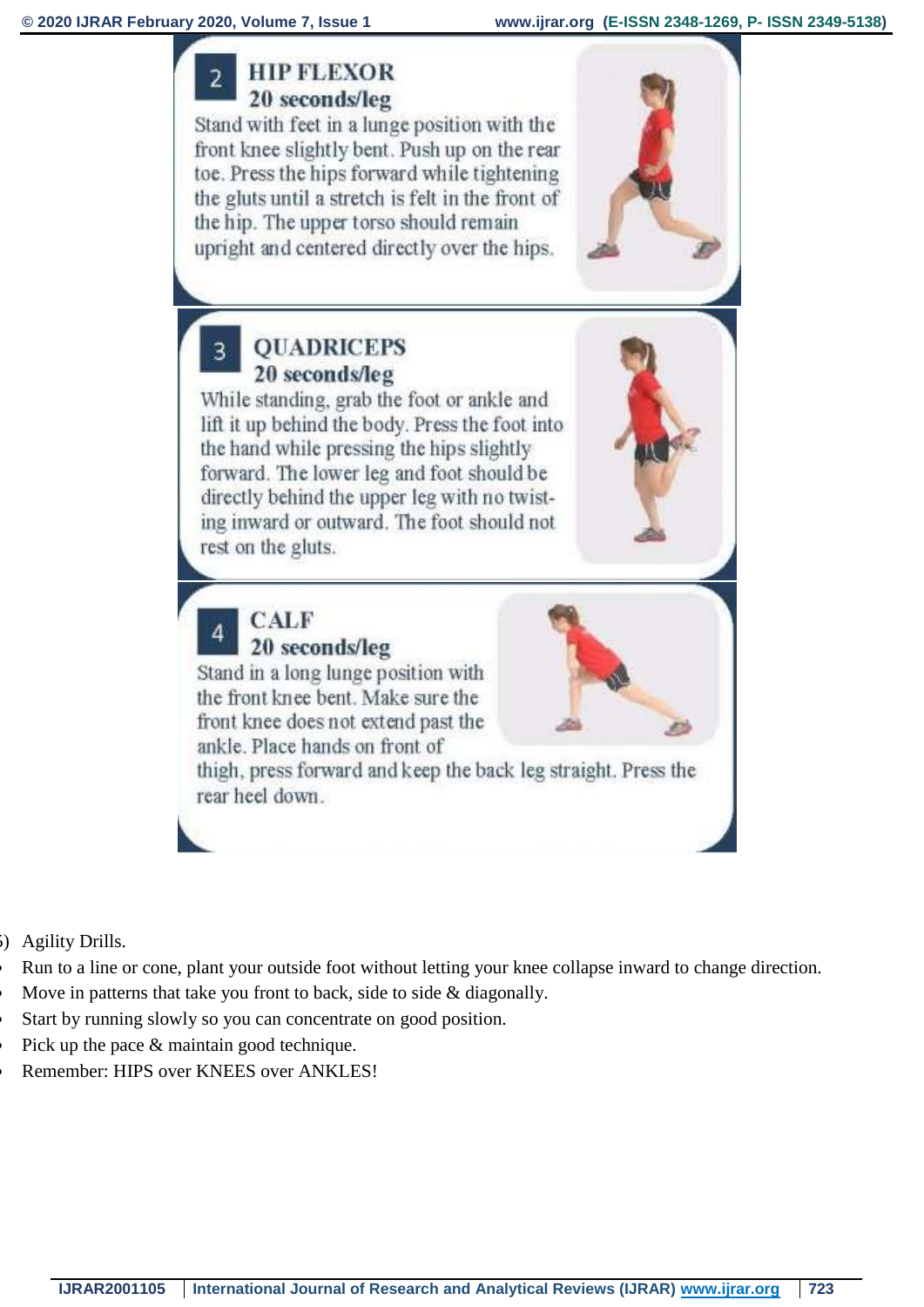#### **© 2020 IJRAR February 2020, Volume 7, Issue 1 www.ijrar.org (E-ISSN 2348-1269, P- ISSN 2349-5138)**

## **QUICK FEET** 30 seconds/direction

1

Start at left end of a sideline, in front of the line, facing the field/court. Step right foot forward and diagonally to the right over the line followed quickly by the left. Next step right foot backward and diagonally to the



right over the line followed by the left. Repeat for the allotted amount of time, then switch direction so other leg leads.



**Jump side-to-side with both feet over the line**



**Jump from your left to right foot over the line**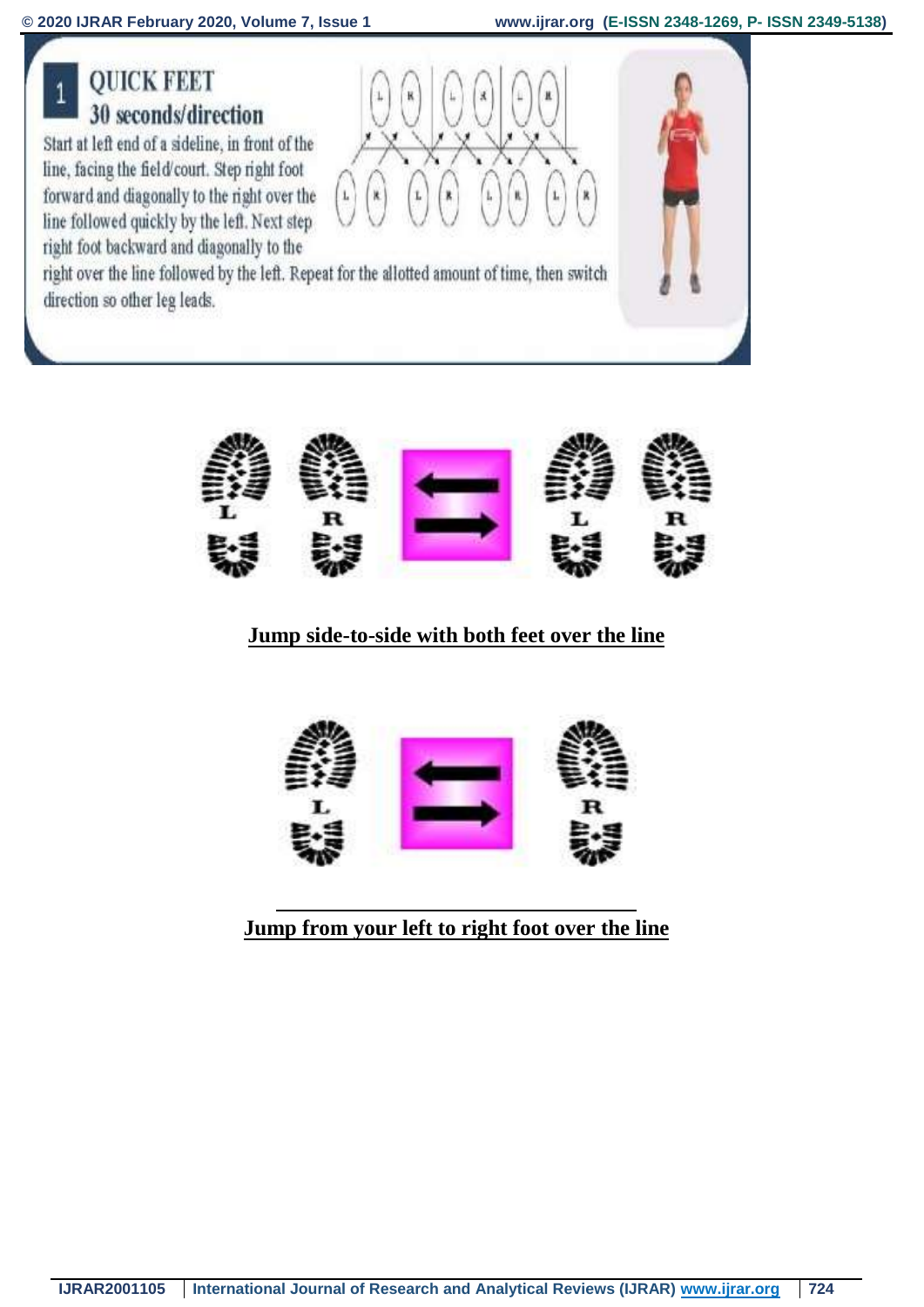

### **Jump forward-&-back with both feet over the line**



### **Jump forward-&-back over a line leading with your right foot. Keep feet hip width apart. Now lead with your left.**

- 6) Proprioception training.
- Proprioception is for balance.
- Many injuries occur when an athlete is off-balance.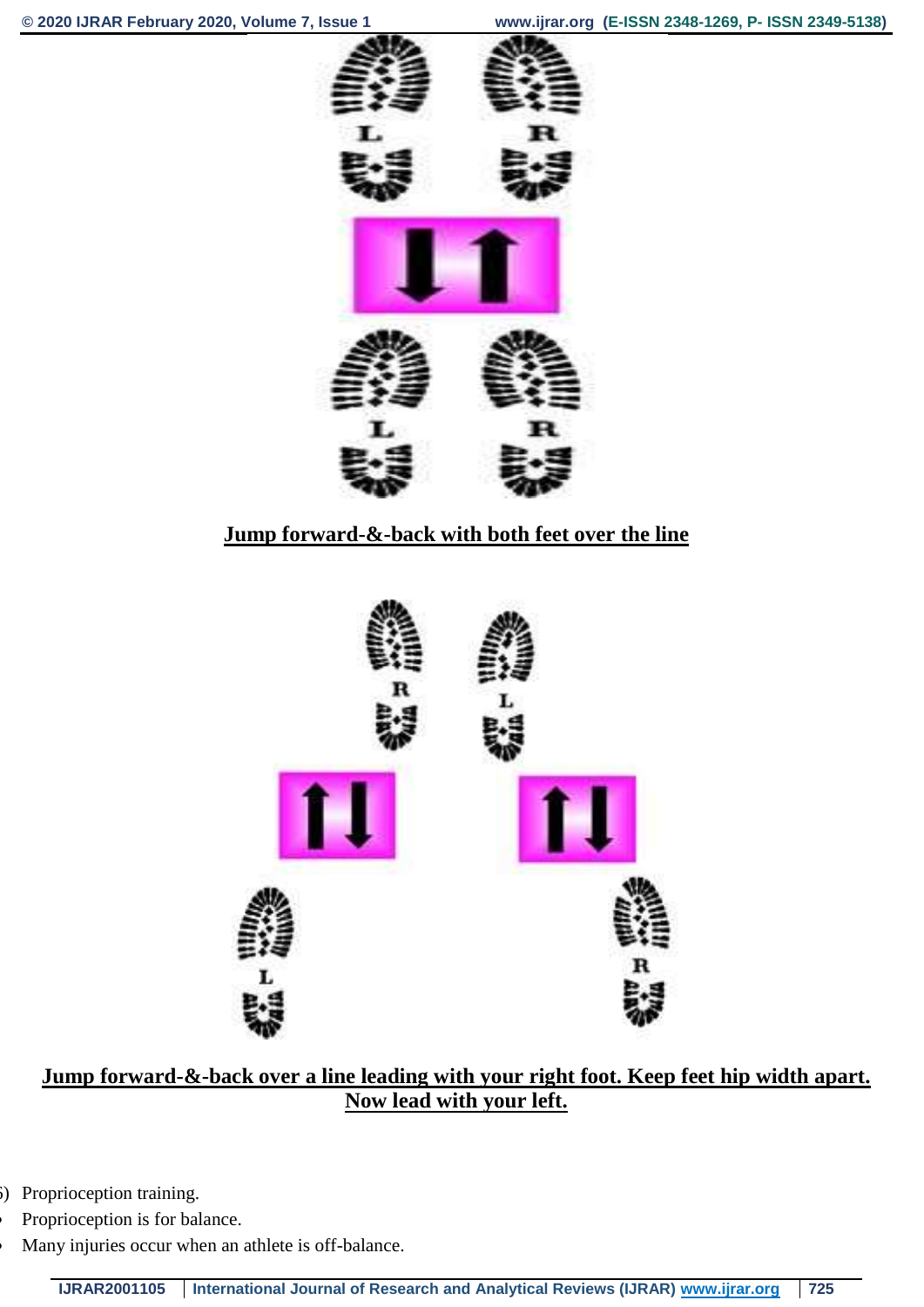- It helps to gain in stability will pay off on the playing field.
- Commonly used in injured athletes, but can be used for prevention, too. It includes:
- One-leg squat &
- Reach exercises.
- ) Jumping  $&$  landing safely.
- 8) Cool Down.
- Do not skip it.
- It allows the muscles that have been working hard throughout the training session to elongate & deters the onset of muscle soreness.
- Athletes should have a water bottle by their side during the cool down.
- The cool down should take approximately 10 minutes. It includes:
- slow jog
- Followed by light strength training exercises.
- Finally, stretch the hamstrings, calves, inner thigh, quadriceps, & low back.
- 9) Rest.
- Rest is physically necessary so that the muscles can repair, rebuild, & strengthen.
- Optimal sleep is essential who exercise regularly, during sleep body produces GROWTH HORMONE (GH) which is largely responsible for tissue growth & repair.
- Adequate sleep, rest days, & alternating hard workouts with easier workouts are all important strategies in reducing risk of injury

### **ACL injury programs:**

- A. PEP Program (Prevent injury & enhance performance it includes:
- 1. Area 1: Warm Up
- 2. Area 2: Stretching.
- 3. Area 3: Strength.
- 4. Area 4: Plyometrics.
- 5. Area 5: Agilities.
- B. FIFA 11+ Program: it is an ACL injury prevention program designed to be performed by players prior to training  $\&$ competitive games. Players & teams can reduce their rate of ACL injury using a series of simple warm up exercises.
- C. The exercises take around 20 minutes to perform, & involve:-
- . Core stabilization.
- 2. Eccentric training of thigh muscles.
- 3. Proprioceptive training.
- 4. Dynamic stabilization.
- 5. Plyometrics with straight leg alignment.

### **Conclusion:-**

- Prevention of ACL injury is possible by:
- Neuromuscular training
- Focus on knee position.
- Proprioceptive training.
- Change the plant  $& cut & landing technique.$
- There should be a study strictly upon the long term effects of various methods of prevention programs.
- There are far too many programs & prevention methods to narrow down to just one specific most effect one until further research is done.